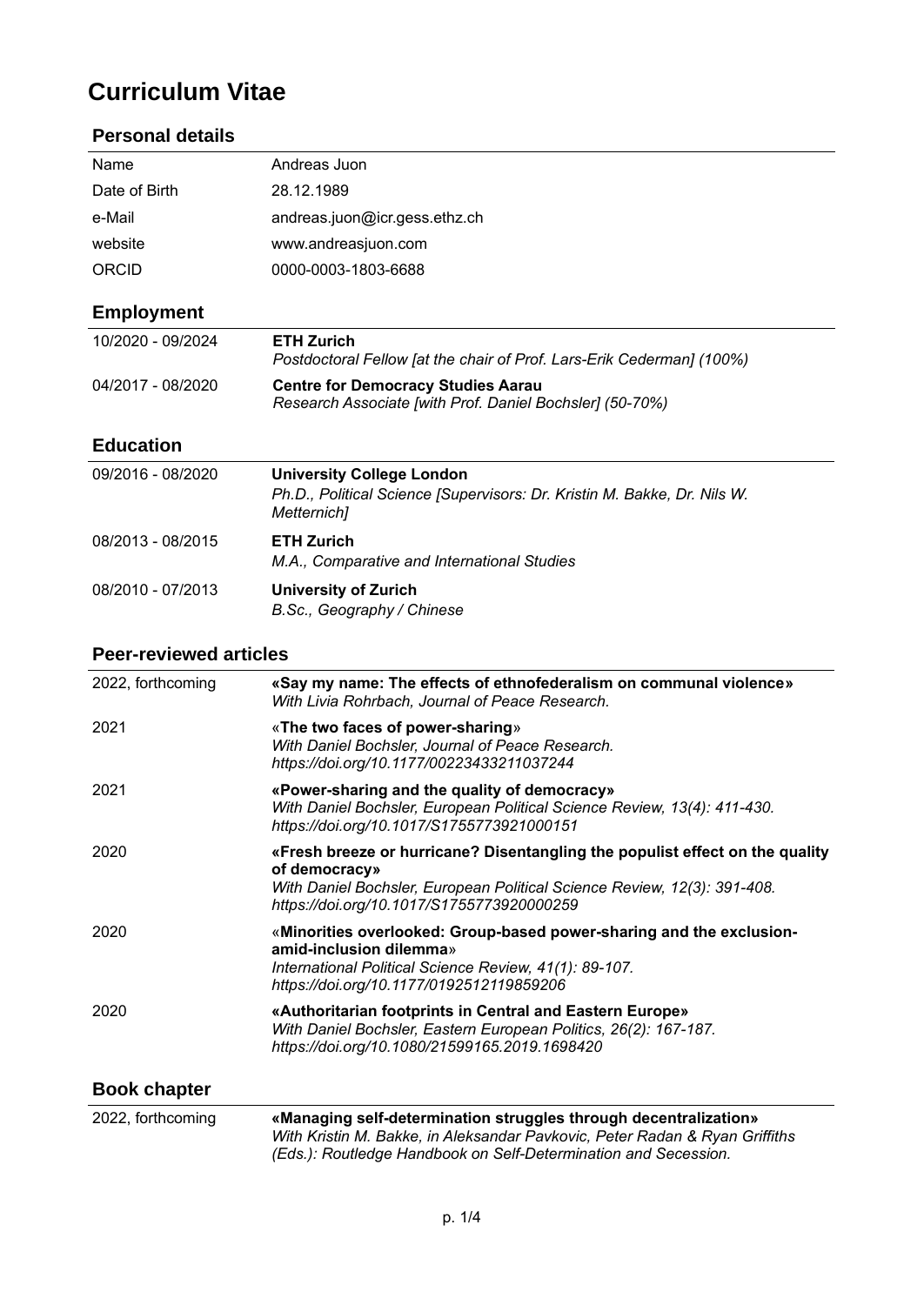#### **Under review**

| 2022 | «Territorial autonomy and the trade-off between civil and communal<br>violence»<br>Under review at American Political Science Review.                                       |
|------|-----------------------------------------------------------------------------------------------------------------------------------------------------------------------------|
| 2022 | «Internal administrative boundaries and self-determination demands»<br>Under review.                                                                                        |
| 2022 | «The wrong place at the wrong time? Territorial autonomy and conflict<br>during regime transitions»<br>With Daniel Bochsler. Under review at Comparative Political Studies. |
| 2021 | «Inclusion, recognition, and inter-group comparisons: The effects of power-<br>sharing institutions on grievances»<br>Under review at Journal of Conflict Resolution.       |

### **Working papers**

| 2022 | «Minority accommodation and majority backlashes»                                                            |
|------|-------------------------------------------------------------------------------------------------------------|
| 2022 | «The long-term consequences of power-sharing for the salience of ethnic<br>identifications»                 |
| 2022 | «Cracking or packing minorities? Secessionism and administrative<br>boundaries»<br>With Carl Müller-Crepon. |
| 2023 | Majority and minority nationalism in Europe, 1815-1945                                                      |
|      |                                                                                                             |

### **Book manuscript**

| «Grievances, identity, and political opportunity: The effects of corporate |
|----------------------------------------------------------------------------|
| and liberal power-sharing on democracy and ethnic conflict»                |
| Dissertation, supervised by Kristin M. Bakke and Nils W. Metternich.       |
|                                                                            |

## **Conference presentations**

| 2021, 2022       | APSA Annual Conference                          |
|------------------|-------------------------------------------------|
| 2022             | <b>ASN World Convention</b>                     |
| 2017, 2019       | <b>CRS Annual Conference</b>                    |
| 2019             | <b>ECPR General Conference</b>                  |
| 2021             | <b>ECPR Joint Sessions</b>                      |
| 2021, 2022       | <b>EPSA Annual Conference</b>                   |
| 2018, 2019, 2023 | <b>ISA Annual Convention</b>                    |
| 2017             | <b>IPSA Joint Conference</b>                    |
| 2019, 2022       | Jan Tinbergen European Peace Science Conference |
| 2017             | <b>NCCR Democracy Final Conference</b>          |
| 2017             | <b>PSA Ethnopolitics Workshop</b>               |
| 2017, 2020, 2021 | <b>SPSA Annual Conference</b>                   |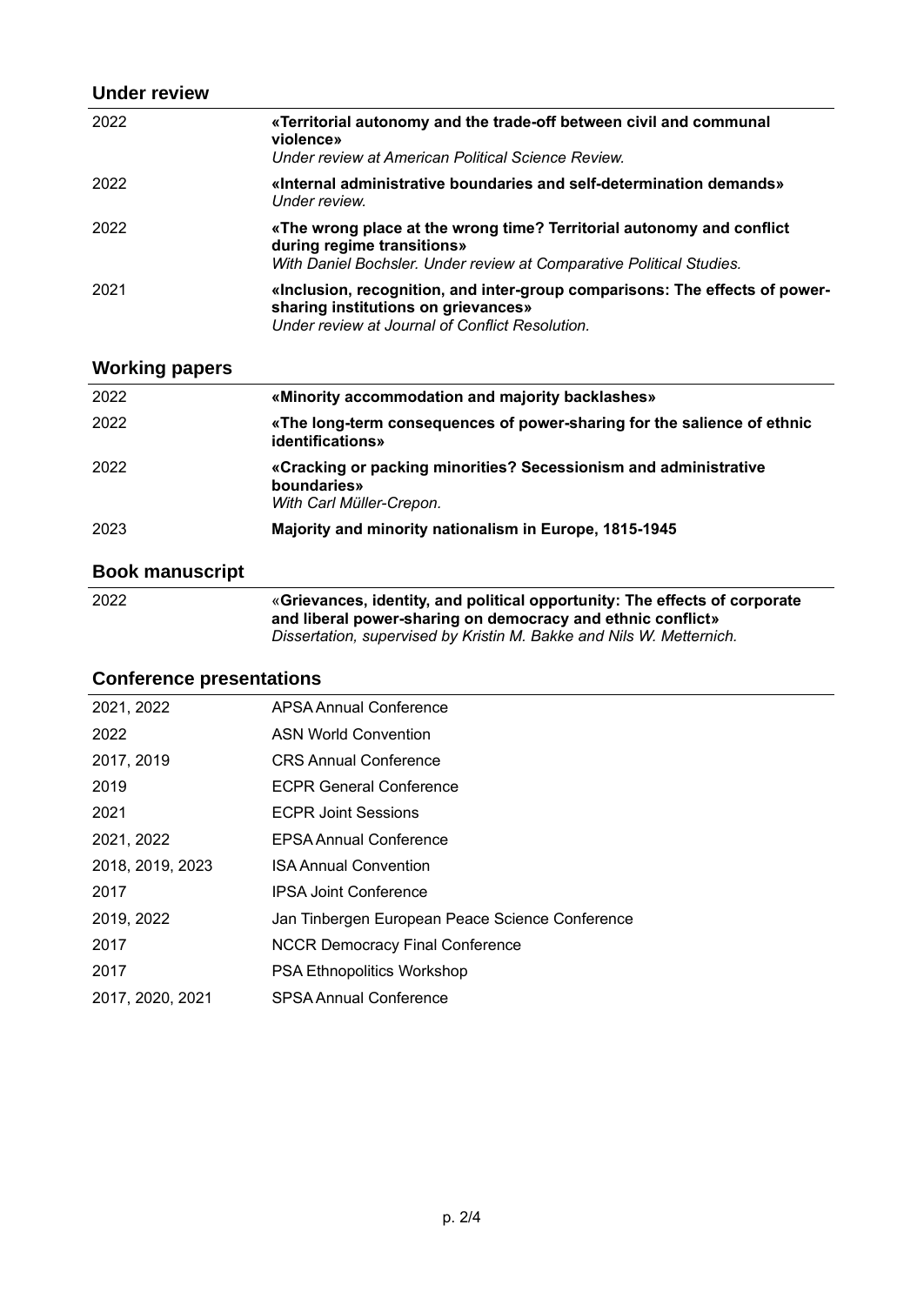### **Awards and scholarships**

| 10/2022 - 09/2024 | SNF project funding ('The Causes and Consequences of Majority<br>Nationalist Movements') [PI: Lars-Erik Cederman; 553'432 CHF] |
|-------------------|--------------------------------------------------------------------------------------------------------------------------------|
| 11/2021           | ECPR Jean Blondel PhD Prize ('best dissertation in politics') [1000 EUR]                                                       |
| 10/2020 - 09/2022 | <b>ETH Postdoctoral Fellowship [232'900 CHF]</b>                                                                               |
| 09/2016 - 02/2020 | University College London Full Graduate Research Scholarship [53'331<br>GBP1                                                   |
| 09/2018 - 01/2019 | China Scholarship Council Full Scholarship [99'800 CNY]                                                                        |
| 11/2014           | University of Zurich Semester Prize (Bachelor Thesis) [600 CHF]                                                                |
| 07/2012 - 08/2012 | University of Zurich Summer School Scholarship [1-month tuition and<br>university accommodation]                               |

### **Teaching experience**

| 09/2021 - now     | <b>ETH Zurich</b><br>Lecturer<br>853-0015-00 - Konfliktforschung I: Politische Gewalt (Conflict Research I -<br>٠<br>Political Violence)<br>• 853-0010-00 - Konfliktforschung II: Herausforderungen und Lösungen<br>gegenwärtiger Konflikte (Conflict Research II - Contemporary conflicts:<br>challenges and solutions) |
|-------------------|--------------------------------------------------------------------------------------------------------------------------------------------------------------------------------------------------------------------------------------------------------------------------------------------------------------------------|
| 09/2017 - 10/2019 | <b>University College London</b><br><b>Teaching Assistant</b><br>• ESPS0018 - Political Violence and Intrastate Conflicts (2019)<br>ESPS1001 - Introduction to European History, Law, Politics and Philosophy<br>٠<br>$(2017 - 2018)$                                                                                    |
| 02/2013 - 06/2014 | University of Zurich, Department of Geography<br><b>Teaching Assistant</b><br>Geo246 - Statistics $(2014)$<br>• Geo242 - Economic Geography III (2013, 2014)                                                                                                                                                             |

# **Voluntary academic work**

| 2018-2021 | <b>Reviewer</b><br>• British Journal of Political Science<br>• Eastern European Politics<br>• Government and Opposition<br>• International Political Science Review<br>• International Studies Review<br>• Journal of Peace Research<br>• Nationalism and Ethnic Politics<br>• Nations and Nationalism | • Oxford University Press<br>• Peace Economics, Peace Science<br>and Public Policy<br>• Political Research Quarterly<br>• Polity Books<br>• Routledge, Taylor & Francis<br>• The British Journal of Politics and<br>International Relations |
|-----------|--------------------------------------------------------------------------------------------------------------------------------------------------------------------------------------------------------------------------------------------------------------------------------------------------------|---------------------------------------------------------------------------------------------------------------------------------------------------------------------------------------------------------------------------------------------|
| 2019-2020 | Workshop co-organizer<br>• Political Turbulence Ph.D. Workshop (February 24-25, 2020)                                                                                                                                                                                                                  |                                                                                                                                                                                                                                             |